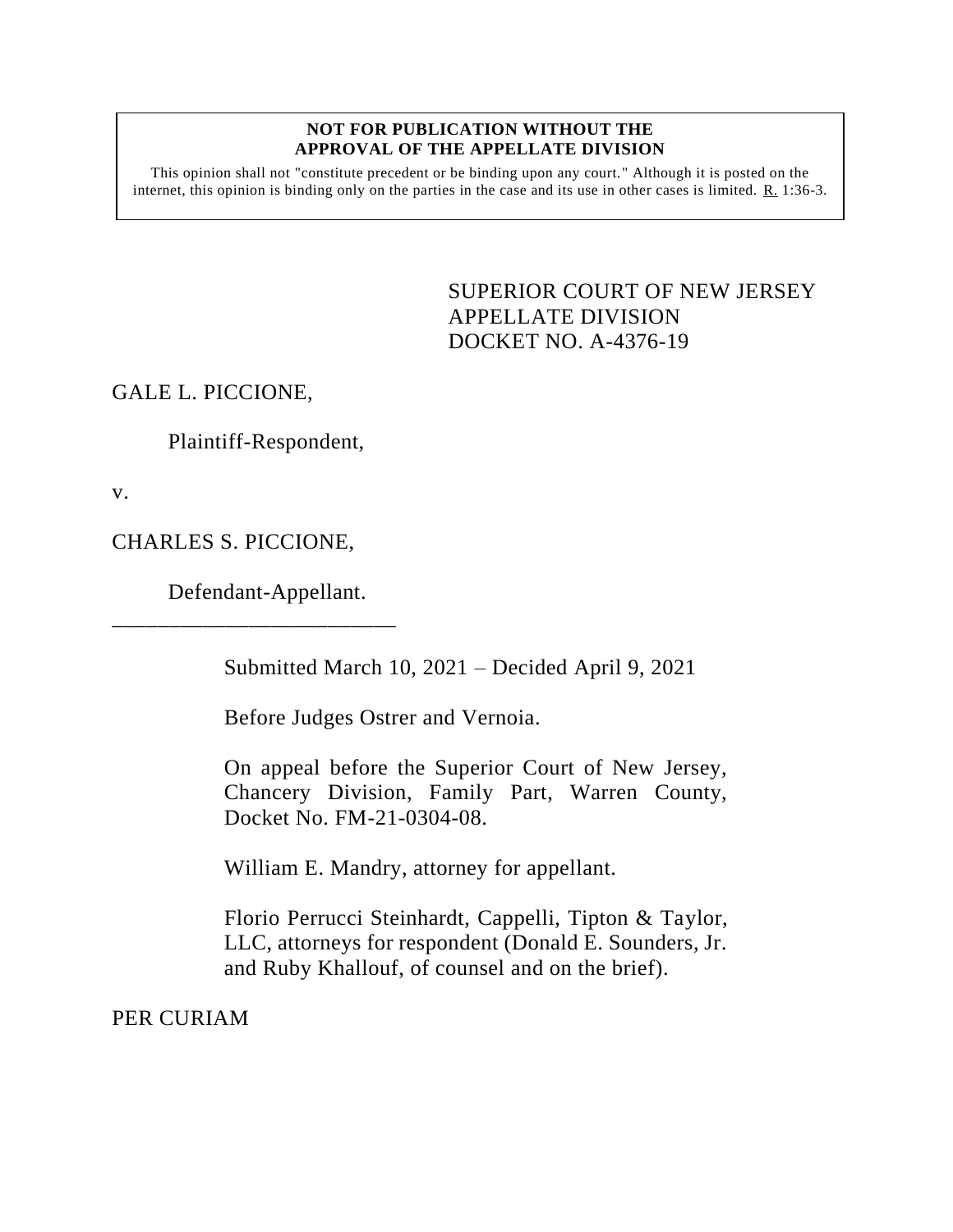This post-judgment matrimonial matter arises out of defendant Charles S. Piccione's alleged failure to pay the \$2,500 monthly alimony due to plaintiff Gale L. Piccione under a property settlement agreement (PSA) incorporated in the parties' dual judgment of divorce, and defendant's alleged failure to pay alimony arrears in accordance with a June 14, 2019 Family Part order we recently affirmed on defendant's appeal. Piccione v. Piccione, No. A-5086-18 (App. Div. Feb. 23, 2021) (slip op. at 18). Defendant presently appeals from a June 5, 2020 order finding him in violation of litigant's rights for failing to pay alimony; directing he pay \$32,254.48 in alimony arrears within sixty days; awarding plaintiff \$4,500 in attorney's fees; and denying defendant's crossmotions. Defendant also appeals from a July 24, 2020 order denying his motion for reconsideration. Unpersuaded by the arguments supporting defendant's appeal, we affirm.

### I.

In a June 14, 2019 order, the Family Part denied defendant's motion to terminate his \$2,500 per month alimony obligation to plaintiff and granted plaintiff's cross-motion to compel defendant to pay \$7,581.40 in alimony arrears and \$1,921 for plaintiff's attorney's fees. Defendant did not request a stay of the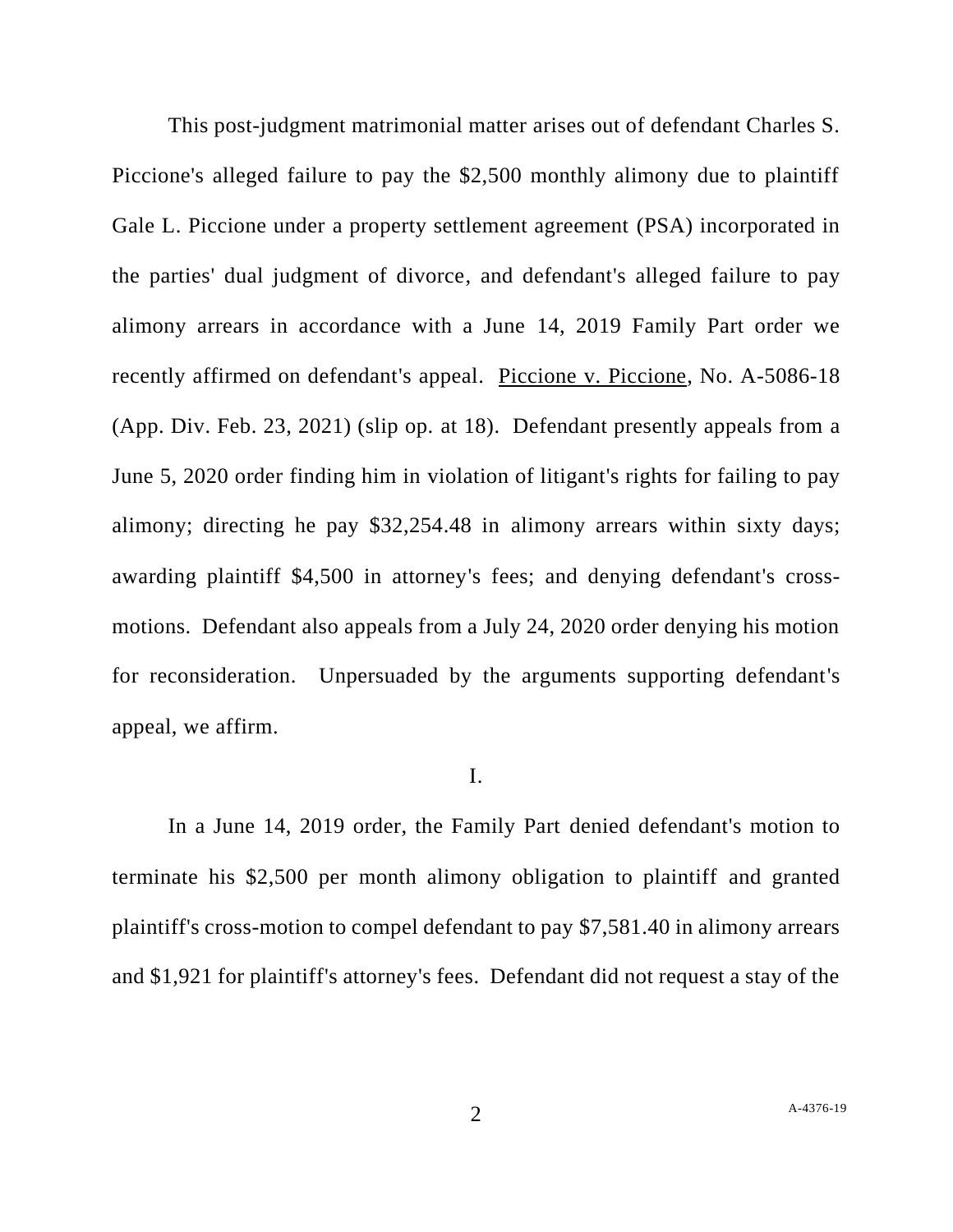order. Defendant appealed from the order, and we affirmed. Piccione, slip op. at 18.

Subsequent to the entry of the June 14, 2019 order, the Warren County Probation Division moved to enforce litigant's rights by compelling defendant's payment of alimony arrears.<sup>1</sup> The motion was made returnable on August 19, 2019. After the motion was filed, defendant appealed from the June 14, 2019 order and requested an adjournment of the August 19, 2019 motion hearing. The court denied the adjournment request.

On August 13, 2019, the Probation Division issued a "N[otice of] P[roceeding] C[ancellation]" letter advising that the August 19, 2019 motion hearing was cancelled. In an August 19, 2019 letter to the Probation Division, defendant's counsel confirmed a telephone conversation during which he was advised the motion hearing was cancelled because the "underlying" June 14, 2019 order was "on appeal."

More than eight months later, and while defendant's appeal from the June 14, 2019 order was still pending, plaintiff moved for aid in relief of litigant's rights, claiming defendant continued to fail to pay alimony in accordance with

<sup>&</sup>lt;sup>1</sup> In its motion, the Probation Division claimed defendant owed \$12,581.40 in alimony arrears.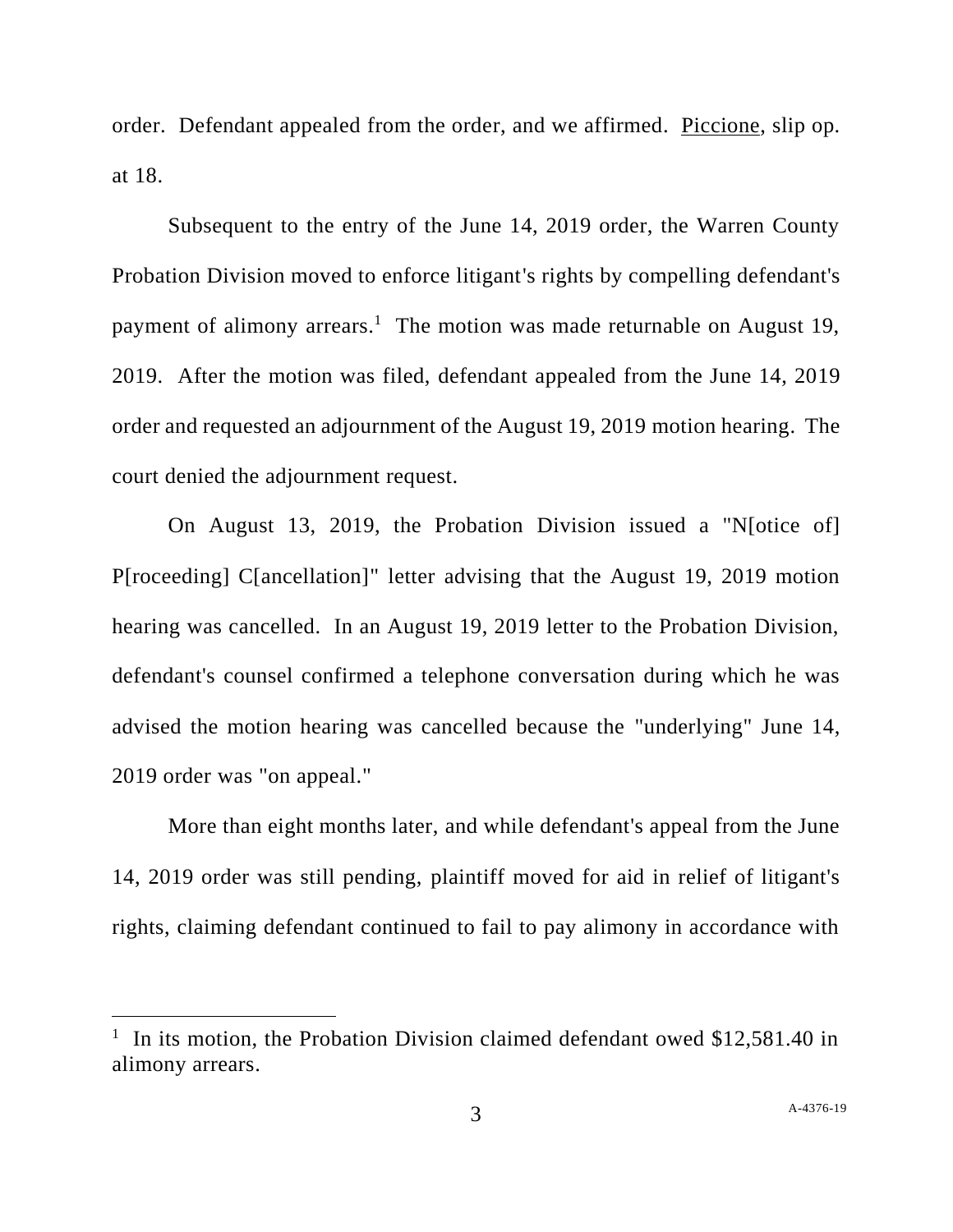the PSA and requesting an order directing that defendant pay \$32,254.48 in alimony arrears as well as plaintiff's attorney's fees.

Defendant cross-moved for dismissal of plaintiff's motion, arguing the court lacked jurisdiction to order payment of alimony and alimony arrears under Rule 2:9-1(a) because his appeal from the June 14, 2019 order was pending. Defendant also cross-moved for a stay of the June 14, 2019 order; a stay of any order "entered by  $[the] \dots [c]$  ourt if the relief requested  $[by]$  defendant $[] \dots$  is denied"; and an attorney's fee award. Plaintiff filed a certification in opposition to the cross-motion, "emphasiz[ing]" defendant never sought or obtained a stay of the June 14, 2019 order.

Judge Haekyoung Suh heard arguments on the motions and issued a detailed written decision finding defendant violated the PSA by failing to pay alimony; compelling defendant to pay \$32,254.48 in alimony arrears within sixty days; directing defendant to "resume paying his alimony obligation immediately"; and awarding plaintiff \$4,500 in counsel fees. The court also denied defendant's cross-motions.

Judge Suh found defendant failed to comply with the June 14, 2019 order directing payment of alimony arrears and failed to pay the \$2,500 in monthly alimony required by the PSA. Judge Suh rejected defendant's claim the court

4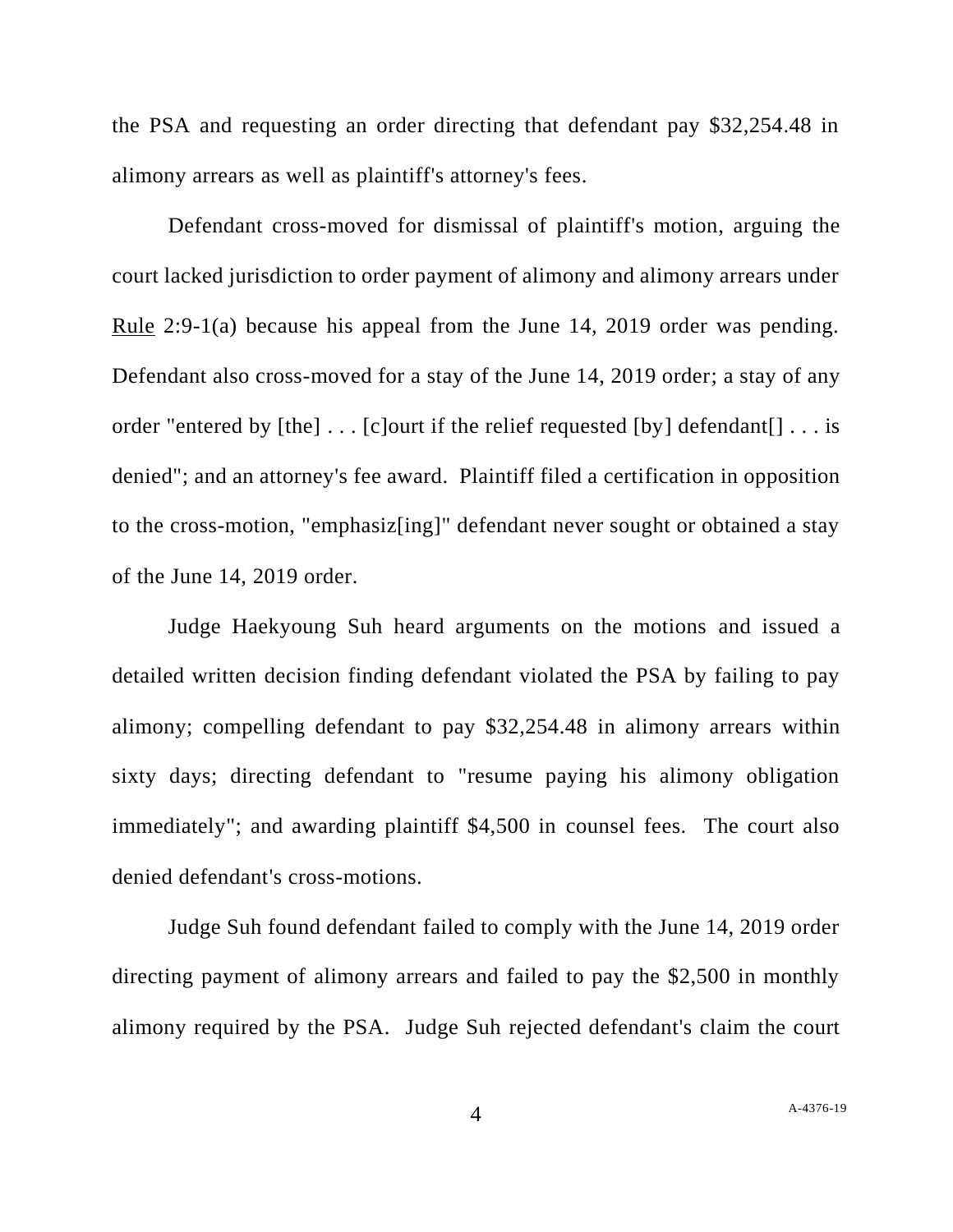lacked jurisdiction to hear plaintiff's motion. Judge Suh noted the court had "continuing jurisdiction" under Rule 2:9-1(a) "to enforce judgments and orders when a motion is brought under [Rule] 1:10 unless that order or judgment has been stayed." Judge Suh further found that although defendant requested a stay of the June 14, 2019 order in his cross-motion, a stay of the order had not been granted. The judge also noted that plaintiff did not seek enforcement only of the June 14, 2019 order; plaintiff also requested enforcement of defendant's alimony obligation under the PSA.

The court denied defendant's motion for a stay of the June 14, 2019 order. Judge Suh found defendant failed to demonstrate: a stay was necessary to prevent irreparable harm; he had a likelihood of success on the merits of his appeal from the June 14, 2019 order; and he would suffer a greater hardship than plaintiff if a stay was not granted.

The court made detailed findings supporting its decision to award plaintiff \$4,500 for her attorney's fees. In part, the court noted that defendant claimed he was permanently disabled, but he did not provide any information concerning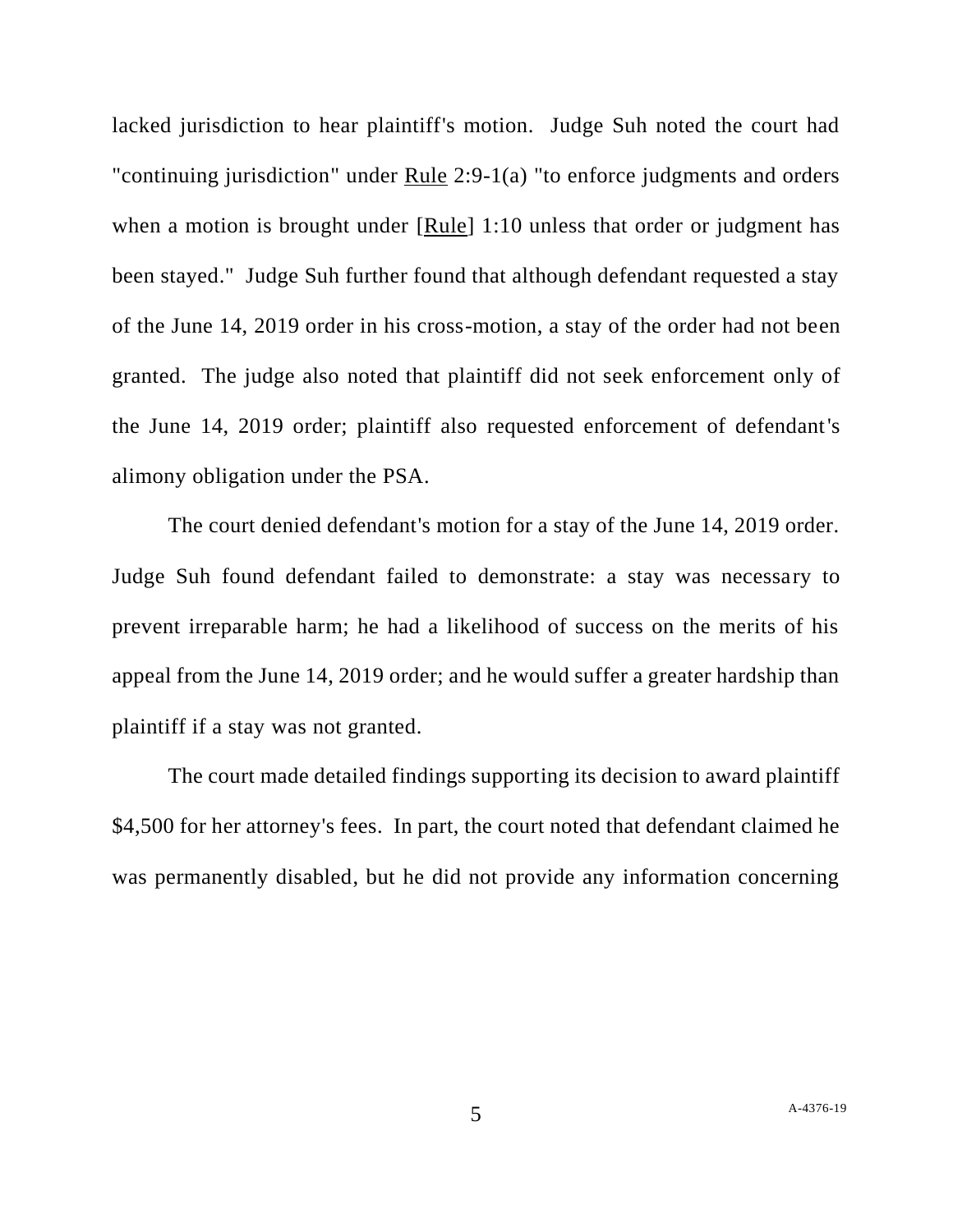his current income. The court also observed "that defendant earned \$525,541 in 2018." 2

The court entered a June 5, 2020 order granting plaintiff's motions and denying defendant's cross-motions. Defendant moved for reconsideration of the order, correction of a "clerical error" in the Probation Division's August 19, 2019 Notice of Proceeding Cancellation, and a plenary hearing on whether he violated the June 14, 2019 order. Defendant argued the court should correct the Notice of Proceeding Cancellation to reflect entry of a stay pending appeal of the June 14, 2019 order, and that the court should then reconsider its June 5, 2020 order in light of the stay that should have been reflected in the Notice of Proceeding Cancellation. Defendant also claimed the court erred in its June 5, 2020 determination of his ability to pay plaintiff's attorney's fees by considering his 2018 income because it included monies from defendant's pension, which he obtained in the equitable distribution of property in the parties' divorce.

Plaintiff filed a cross-motion to enforce litigant's rights requesting an order requiring defendant's compliance with the June 14, 2019 and June 5, 2020 orders, and requesting an additional attorney's fee award.

<sup>&</sup>lt;sup>2</sup> Judge Suh also issued the June 14, 2019 order. As we explained in our decision affirming the order, defendant's tax return showed he had \$525,541 in income in 2018. Piccione, slip op. at 10.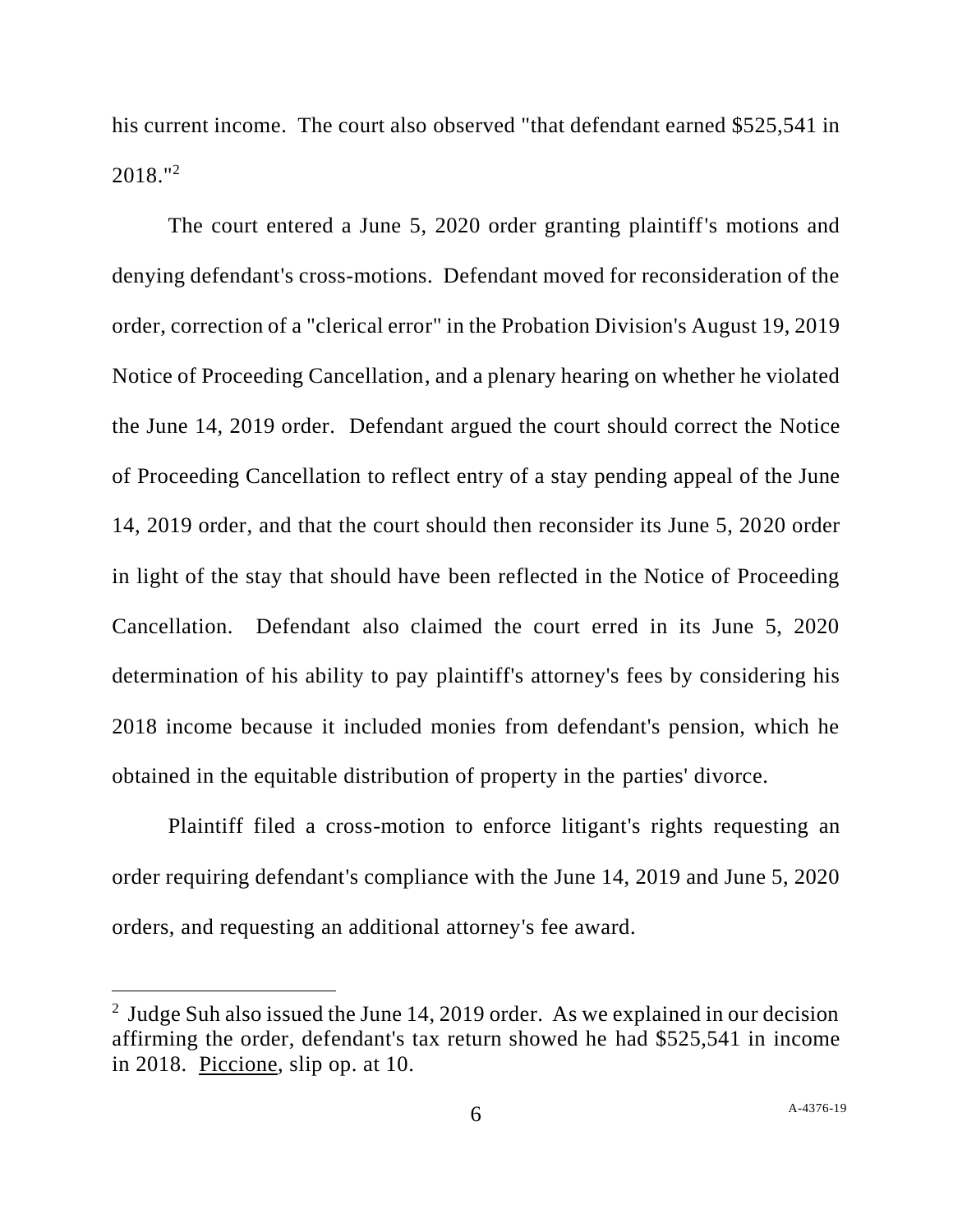Following oral arguments on the motions, Judge Suh issued another detailed written decision denying defendant's motions and granting plaintiff's cross-motion. Judge Suh rejected defendant's motion to correct the Notice of Proceeding Cancellation to reflect a stay of the June 14, 2019 order. The court explained:

> [T]here was no clerical error in the Notice of Proceeding Cancellation dated [August 13], 2019. The cancellation of the enforcement proceeding is not equivalent to a stay of the June 14, 2019 [o]rder. Counsel's confirming letter to the probation department does not prove that the Notice of Proceeding Cancellation was equivalent to a stay of the June 14, 2019 [o]rder.

Judge Suh also rejected defendant's claim the court erred in its determination of his alimony obligation by considering income from assets he obtained in equitable distribution. The court found it lacked jurisdiction to address defendant's alimony obligation under the PSA because that issue was before this court on defendant's appeal from the June 14, 2019 order. For the same reason, Judge Suh determined defendant was not entitled to the requested plenary hearing on the amount of his monthly alimony obligation. The court determined that while the appeal from the June 14, 2019 order was pending, its jurisdiction under Rule 2:9-1(a) was limited to the enforcement of the parties'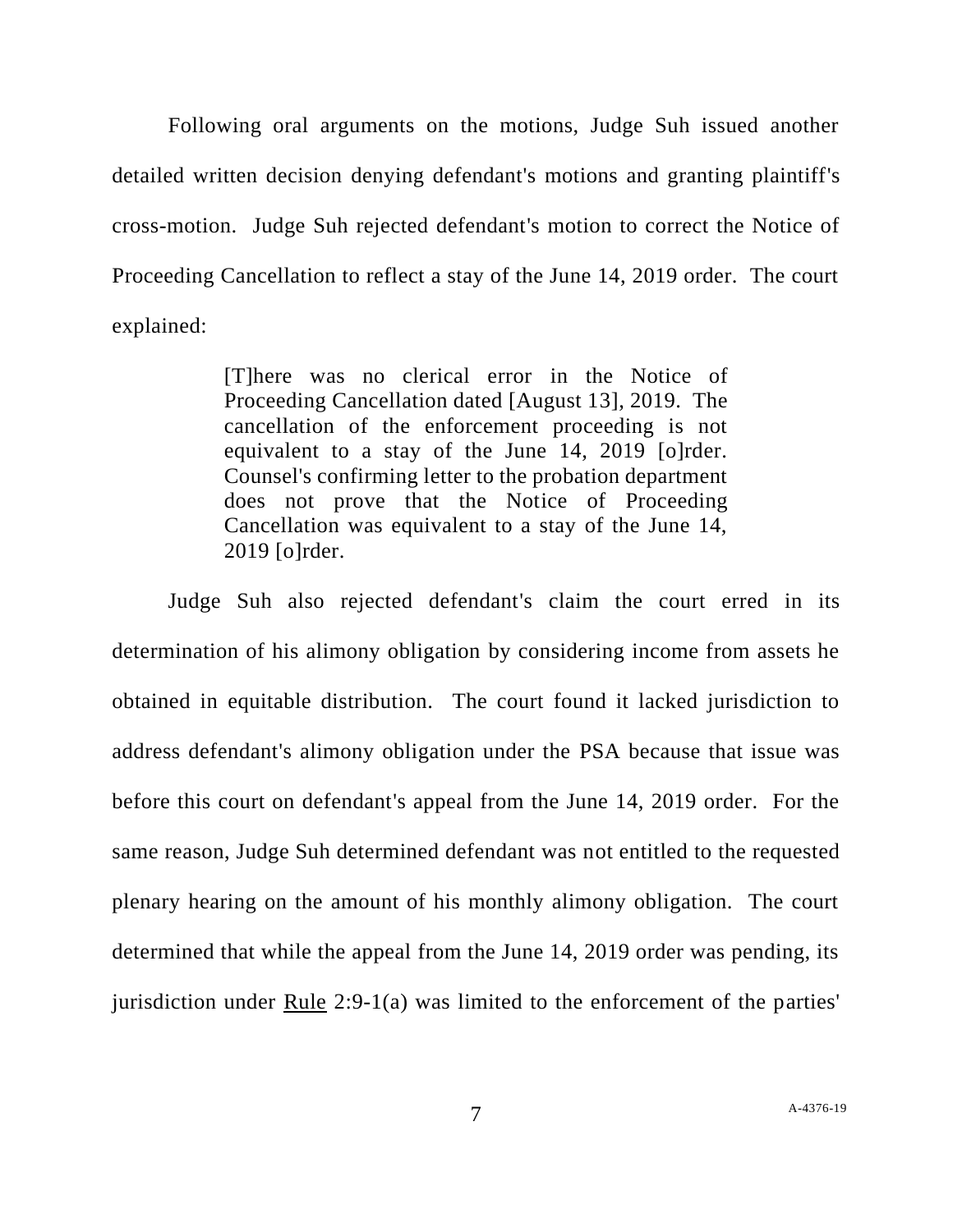obligations under the PSA, the June 14, 2019 order, and any other applicable orders.

Judge Suh entered a July 24, 2020 order denying defendant's motions; granting plaintiff's cross-motion in aid of litigant's rights; directing that defendant pay \$32,254.48 in alimony arrears within thirty days; requiring that defendant pay the attorney's fees awarded in the June 14, 2019 and June 5, 2020 orders within thirty days; and granting plaintiff's new request for counsel fees in the amount of \$3,870.

Defendant appeals from the court's June 5, 2020 and July 24, 2020 orders.

On appeal, he presents the following arguments for our consideration:

## POINT ONE

A CLERICAL ERROR OR OVERSIGHT OR [OMISSION] CAN PROPERLY BE CORRECTED BY THE COURT . . . PURSUANT TO [RULE] 1:13-1.

# POINT TWO

THE COURT . . . ERRED IN NOT CORRECTING A CLERICAL ERROR WHICH WOULD CONFIRM [AN] ORDER TO STAY ENFORCEMENT OF THE ORDER OF JUNE [14], 2019.

# POINT THREE

THE COURT DID NOT FOLLOW THE HOLDING IN INNES V. INNES, 117 N.J. 496 (1990), IN CONSIDERING THE DEFENDANT'S PENSION AS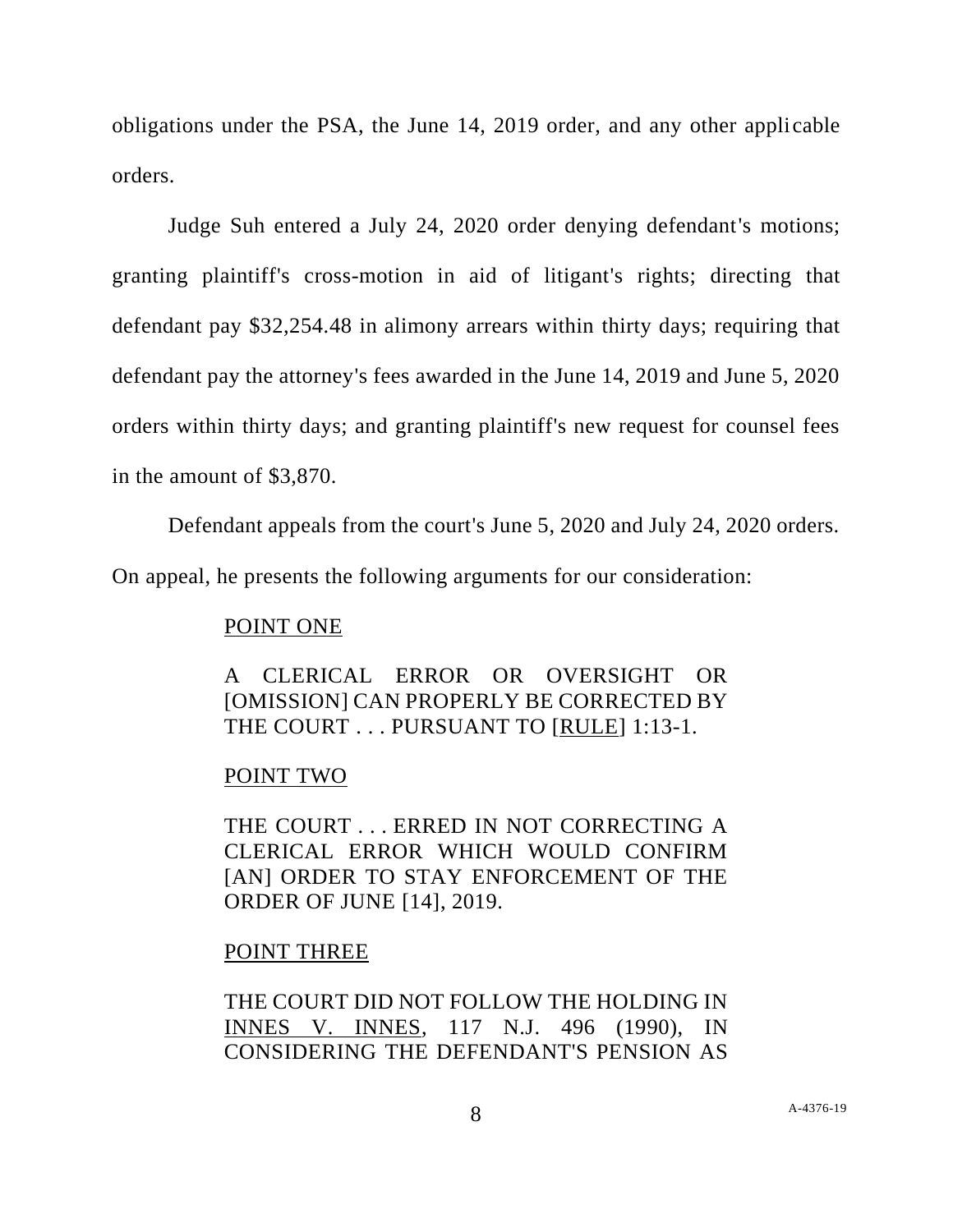### AN ASSET FOR PAYMENT OF COUNSEL FEES AND COSTS.

#### POINT FOUR

### [RULE] 2[:]9-1(a) APPLIES IN THIS CASE FOR THE VACATING OF THE COURT['S] . . . ORDERS OF JUNE 5, 2020, AND JULY 24, 2020.

#### II.

Having carefully considered defendant's arguments in light of the record and the applicable legal principles, we are convinced they are without sufficient merit to warrant discussion in a written opinion, R. 2:11-3(e)(1)(E). We affirm the court's orders substantially for the reasons set forth in Judge Suh's respective written decisions accompanying the June 5, 2020 and July 24, 2020 orders. We add the following comments.

Our review of Family Part orders is limited. Cesare v. Cesare, 154 N.J. 394, 411 (1998). "We review the Family Part judge's findings in accordance with a deferential standard of review, recognizing the court's 'special jurisdiction and expertise in family matters.'" Thieme v. Aucoin-Thieme, 227 N.J. 269, 282- 83 (2016) (quoting Cesare, 154 N.J. at 413). "Thus, 'findings by the trial court are binding on appeal when supported by adequate, substantial, credible evidence,'" id. at 283 (quoting Cesare, 154 N.J. at 411-12), and it is "[o]nly when the trial court's conclusions are so 'clearly mistaken' or 'wide of the mark' should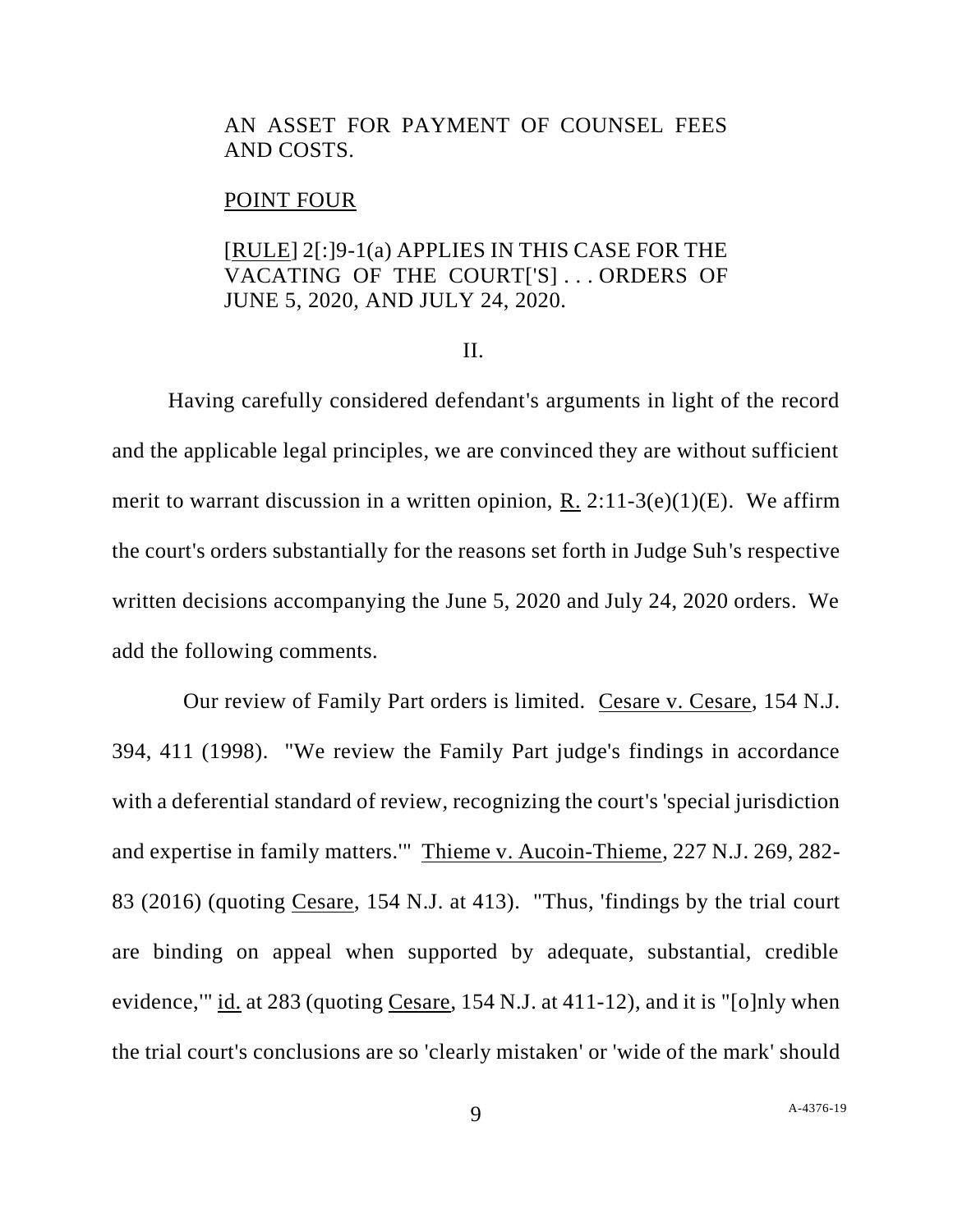[we] intervene and make [our] own findings to ensure that there is not a denial of justice," N.J. Div. of Youth & Fam. Servs. v. E.P., 196 N.J. 88, 104 (2008) (quoting N.J. Div. of Youth & Fam. Servs. v. G.L., 191 N.J. 596, 605 (2007)). We do not, however, owe any deference to the court's "interpretation of the law." Thieme, 227 N.J. at 283 (quoting D.W. v. R.W., 212 N.J. 232, 245 (2012)). Likewise, an order granting a motion to enforce litigant's rights is reviewed under an abuse of discretion standard. N. Jersey Media Grp., Inc. v. State, Off. of Governor, 451 N.J. Super. 282, 296, 299 (App. Div. 2017).

In Points One and Two, defendant claims the Probation Division's Notice of Proceeding Cancellation erroneously failed to reflect the court had stayed enforcement of the June 14, 2019 order, and the court erred by denying defendant's motion to correct the notice. We reject the claims because they are based on the false premise that the court stayed the June 14, 2019 order. Defendant never requested a stay of the June 14, 2019 order, and the record is bereft of any evidence the Family Part ever issued a stay of the June 14, 2019 order. Defendant's claims to the contrary are not supported by the record.

In Point Three, defendant argues the court erred by considering his pension benefits in its determinations of plaintiff's entitlement to attorney's fees in its June 5, 2020 and July 24, 2020 orders. Defendant relies on Innes v. Innes,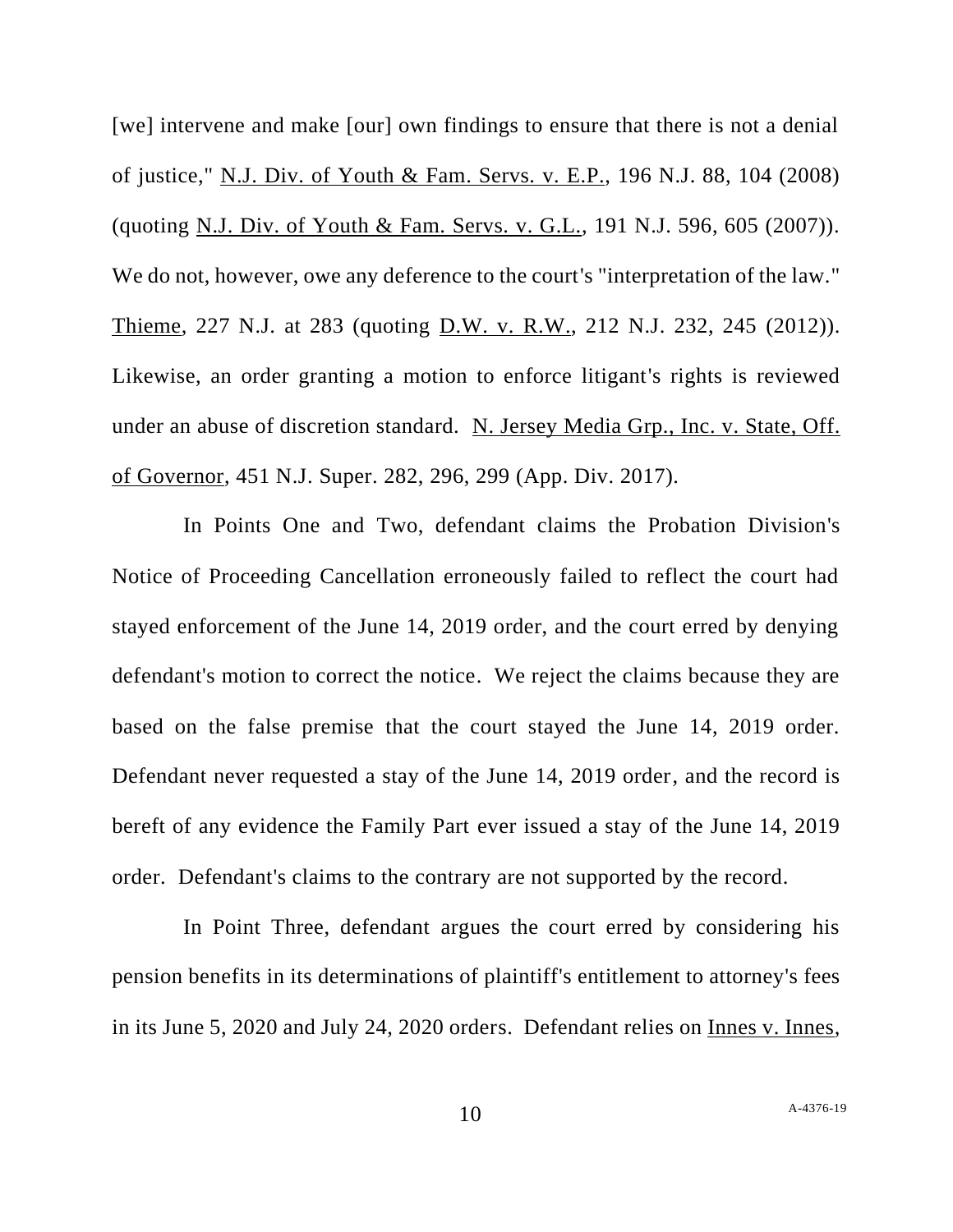where the Court discussed N.J.S.A. 2A:34-23, which states, "[w]hen a share of a retirement benefit is treated as an asset for purposes of equitable distribution, . . . court[s] shall not consider income generated thereafter by that share for purposes of determining alimony." 117 N.J. 496, 505 (1990) (emphasis added) (quoting N.J.S.A. 2A:34-23(b)). The Court found "[t]he plain language of the [statute] provides that income from pension benefits that have been treated as an asset for equitable distribution purposes (those benefits reflecting work during the marriage partnership) is not to be considered in determining alimony." Ibid. (emphasis added). The Court further noted the statute embodied a legislative determination that "it is inappropriate to make equitable distribution of a retirement benefit and then consider that distributed share for purposes of determining alimony" because "'double-dipping' of this asset [is] improper." Id. at 514.

The language from N.J.S.A. 2A:34-23 the Court interpreted in <u>Innes</u> has no application here. The provision in N.J.S.A. 2A:34-23 cited by the Court in Innes prohibits consideration of the income generated from a retirement benefit that was treated as an asset for purposes of equitable distribution only in the determination of alimony. N.J.S.A. 2A:34-23(b). In its June 5, 2020 and July 24, 2020 orders, the motion court did not determine alimony; it directed that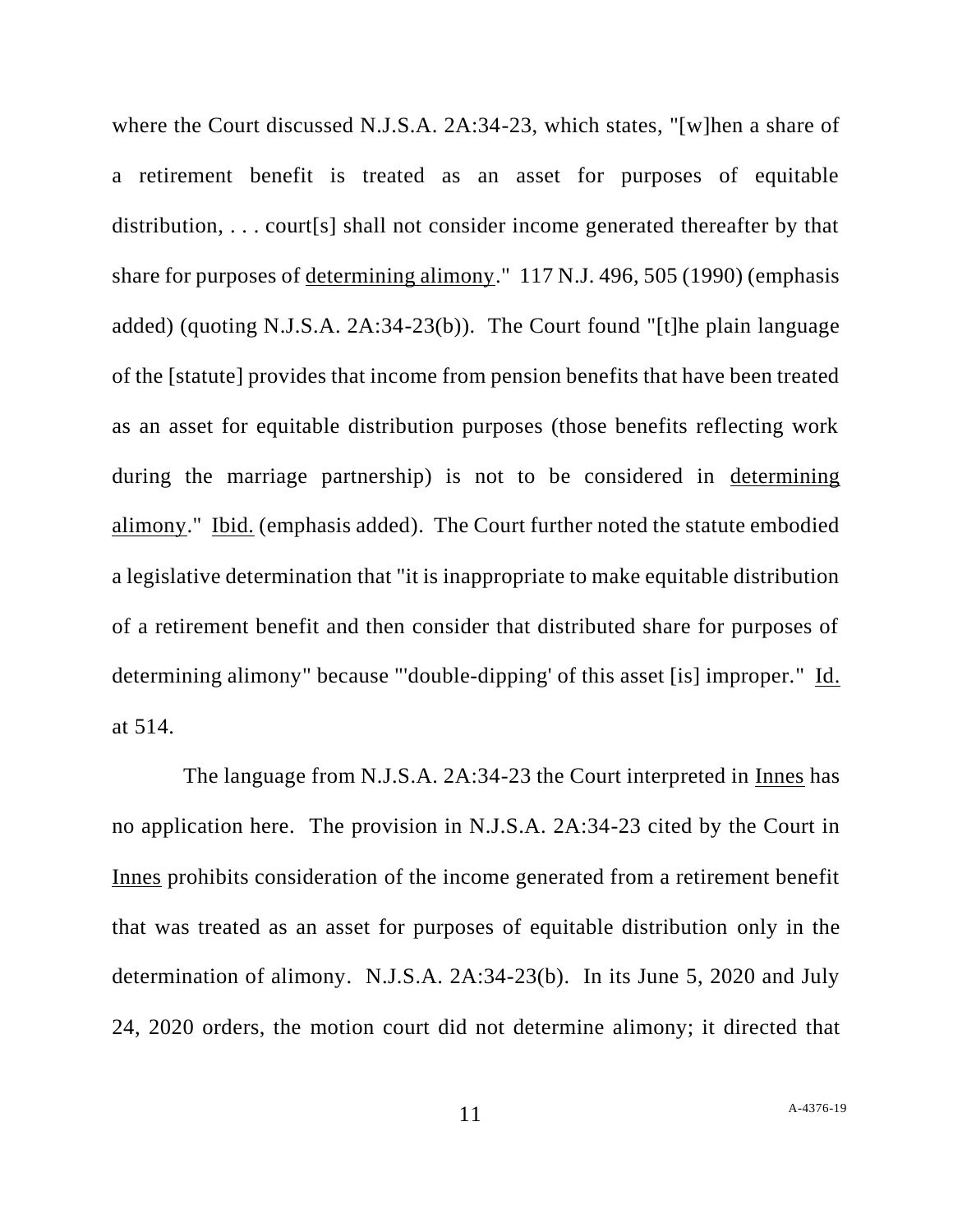defendant pay alimony as required by the parties' PSA and the June 14, 2019 order.

The motion court considered the pension benefits awarded in the equitable distribution of property solely to determine defendant's "financial circumstances" and "ability to pay" in its analysis of plaintiff's attorney's fee requests. See R. 5:3-5(c)(1) to (2) (requiring a court in part to consider the parties' "financial circumstances" and "ability . . . to pay" in its determination of an attorney's fee award). Neither N.J.S.A. 2A:34-23 nor the Court's decision in Innes prohibits consideration of pension benefits received as part of equitable distribution for that purpose. Defendant's claims to the contrary lack merit.

Defendant argues in Point Four that the court lacked jurisdiction under Rule 2:9-1(a) to issue the June 5, 2020 and July 24, 2020 orders because of the pendency of his appeal from the June 14, 2019 order. The Rule states:

> Except as otherwise provided[,] . . . the supervision and control of the proceedings on appeal or certification shall be in the appellate court from the time the appeal is taken or the notice of petition for certification filed. The trial court, however, shall have continuing jurisdiction to enforce judgments and orders pursuant to [Rule] 1:10 and as otherwise provided.

 $[R. 2:9-1(a).]$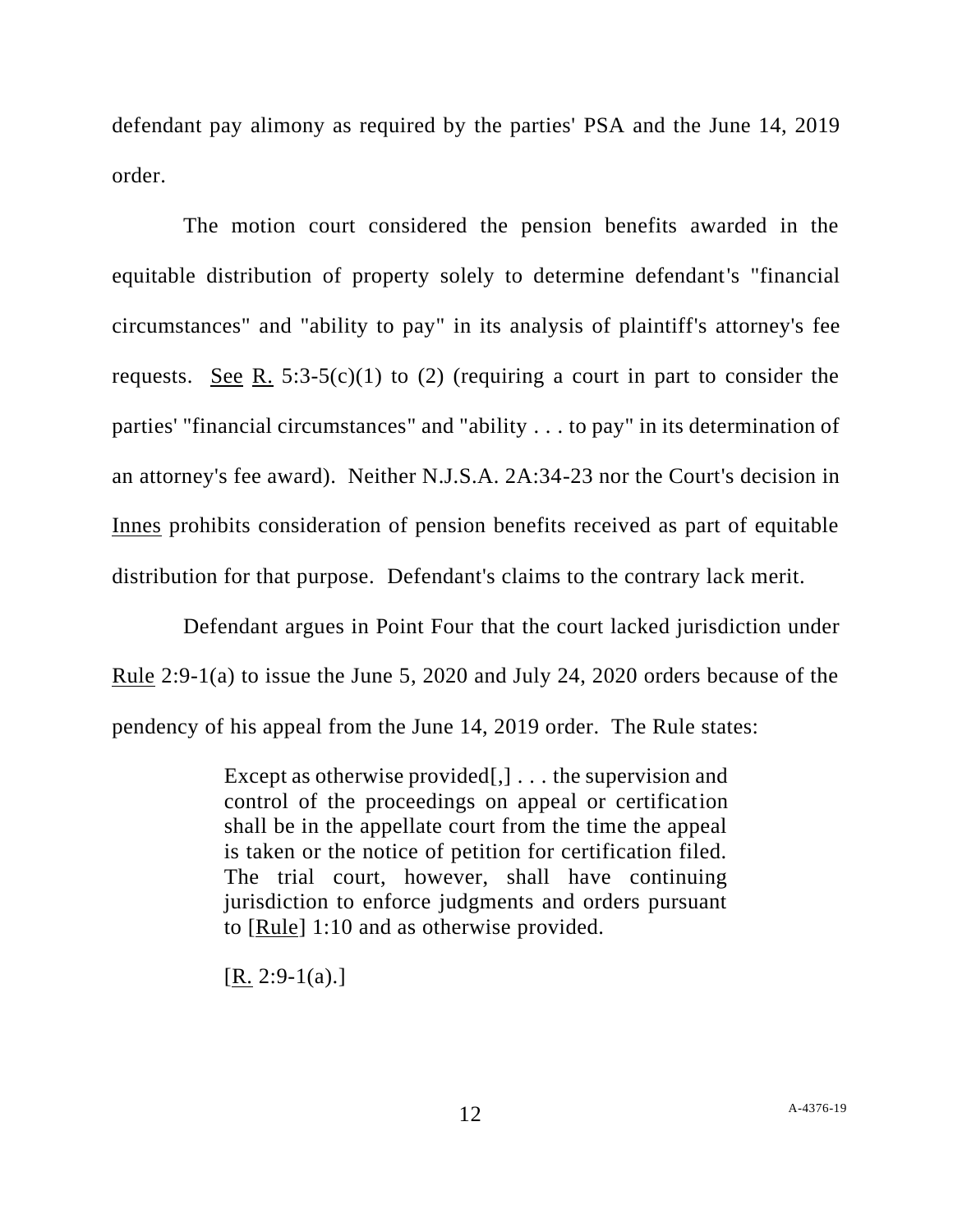"Rule 2:9-1(a) [does not] operate[] to divest the lower court of all jurisdiction, . . . [and] an appeal does not ordinarily affect the trial court's jurisdiction over matters collateral to the subject of the appeal." Van Horn v. Van Horn, 415 N.J. Super. 398, 410 (App. Div. 2010) (citing Carlucci v. Carlucci, 265 N.J. Super. 333, 338-40 (Ch. Div. 1993)). "[I]f the new issue does not have the capacity to affect (i.e. render moot) the pending appeal, it is a 'new case[,]' and the pending appeal (of an unrelated 'case') does not preclude the trial court from considering the 'new case'." Ibid. (quoting Carlucci, 265 N.J. Super. at 339). Thus, where "the applications at issue would not 'affect, impair or destroy the subject matter of the appeal,'" the trial court may rightly "exercise<sup>[]</sup> jurisdiction to hear the issues." Ibid. (quoting Carlucci, 265 N.J. Super. at 344).

The June 14, 2019 order denied defendant's motion to terminate his \$2,500 monthly alimony obligation required by the PSA, and directed that he pay alimony arrears and plaintiff's attorney's fees. Piccione, slip op. at 8. Defendant never sought a stay of the June 14, 2019 order and, therefore, during his appeal from the order, he was required to comply with its terms, and his obligations under the PSA, which is incorporated in the final judgment of divorce. See In re Hoboken Teachers' Ass'n, 147 N.J. Super. 240, 251 (App. Div. 1977) ("If a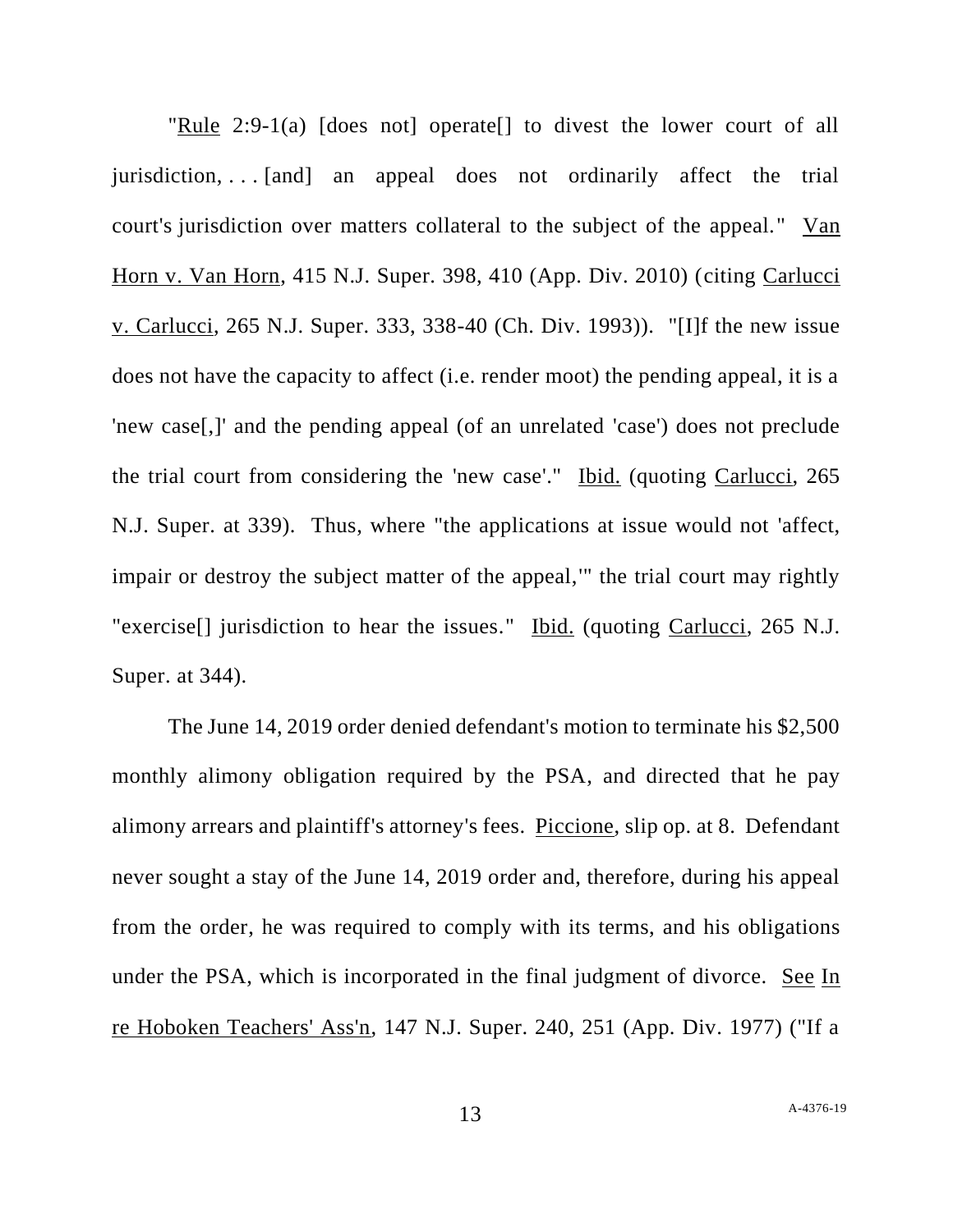person to whom a court directs an order believes that order is incorrect the remedy is to appeal, but absent a stay, he [or she] must comply promptly with the order pending appeal." (quoting Maness v. Meyers, 419 U.S. 449, 458  $(1975))$ .

In May 2020, plaintiff properly moved for relief in aid of litigant's rights to compel defendant's compliance with the June 14, 2019 order and the PSA. Abbott ex rel. Abbott v. Burke, 206 N.J. 332, 359 (2011) (explaining a motion to enforce litigant's rights "is [the] appropriate vehicle for a party who alleges a violation of a judgment"); see also In re N.J.A.C. 5:96 & 5:97, 221 N.J. 1, 17 (2015) (finding a motion to enforce is a "device to enable a litigant to enforce his or her rights" (citing  $R_1$  1:10-3)). "The scope of relief in a motion in aid of litigants' rights is limited to remediation of the violation of a court order." Abbott, 206 N.J. at 371.

Plaintiff's motion in aid of litigant's rights that resulted in the entry of the June 5, 2020 order sought only the enforcement of the June 14, 2019 order requiring that defendant pay alimony arrears and attorney's fees, and defendant's continuing alimony obligation under the PSA. The motion had no capacity to render moot or affect the issues raised in defendant's appeal from the June 14,